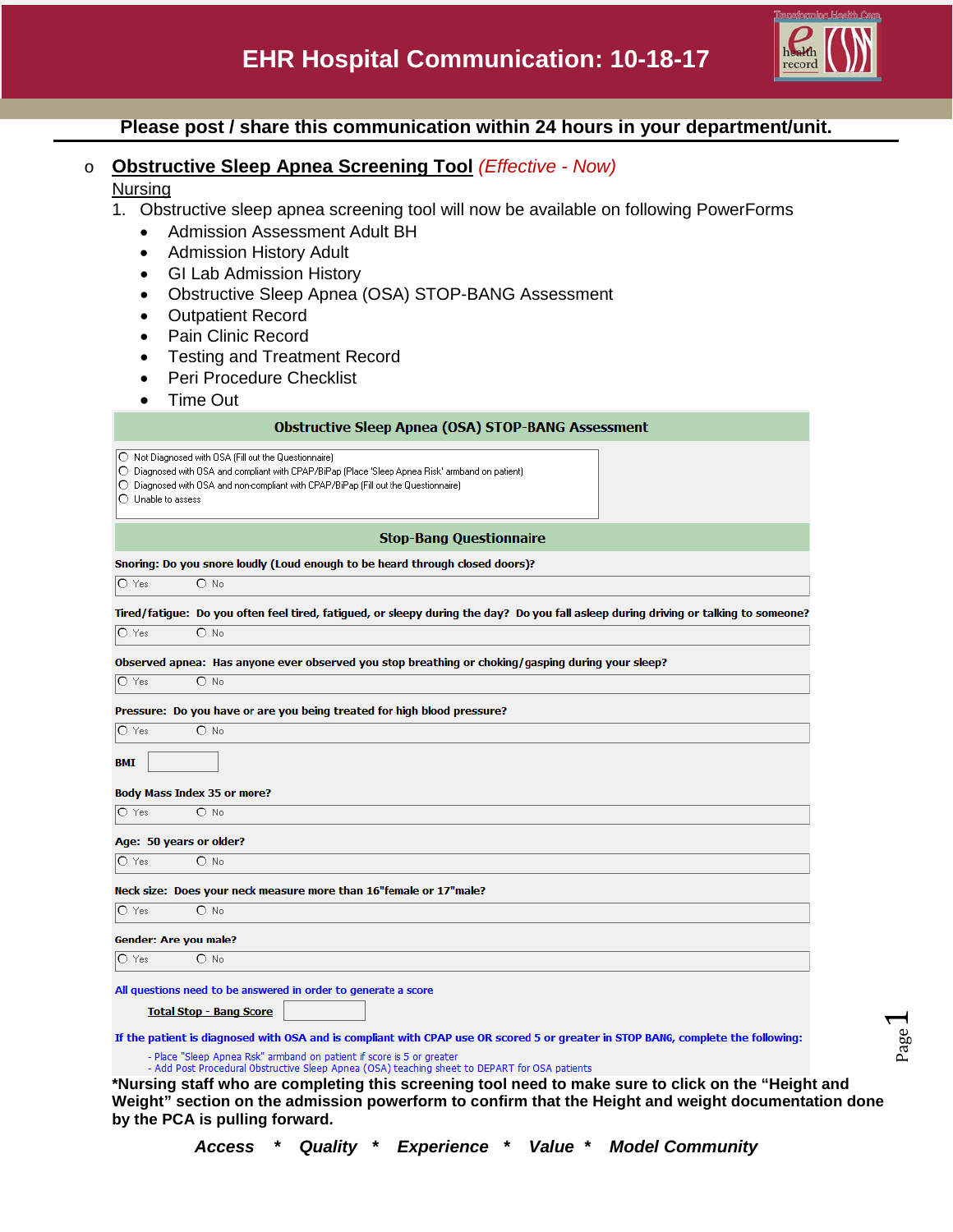

- 2. This screening tool has 8 mandatory questions that need to be completed in order to generate a score.
- 3. The score from the screening tool will also be available on the Inpatient Summary, Nursing Communication and Perioperative communication pages.

| <b>STOP BANG (2)</b>        |                                       |                |
|-----------------------------|---------------------------------------|----------------|
| Selected visit              |                                       |                |
| $\triangle$ Respiratory (2) |                                       |                |
| <b>OSA Assessment</b>       | Not Diagnosed with OSA 10/03/17 14:35 |                |
| <b>OSA Total Score</b>      | 6                                     | 10/03/17 14:35 |

4. "Sleep Apnea Risk" is available in the precautions and alerts section

| △ Precautions/Alarms                    |                                   |
|-----------------------------------------|-----------------------------------|
| Precautions                             | <b>Precautions</b>                |
| <b>Isolation Maintained</b>             | Bleeding                          |
| <b>Clinical Alarms</b>                  | <b>Burn contact</b>               |
| ⊿ Braden Assessment                     | Cervical spinal                   |
| <b>Sensory Perception</b>               | Chemotherapy                      |
| Moisture                                | Fall                              |
| Activity                                | <b>Hip</b>                        |
| Mobility                                | Jaw wired                         |
| <b>Nutrition</b>                        | Neutropenic                       |
| <b>Friction and Shear</b>               | No BP or venipunctue in arm-left  |
| <b>BRI</b> Braden Score                 | No BP or venipunctue in arm-right |
| $\Delta$ Hendrich II Fall Risk          | Seizure                           |
| Confused/Disoriented/Impaired Judgeme.  | Sleep Apnea Risk                  |
| Depression                              | <b>Spinal</b>                     |
| <b>Altered Elimination/Incontinence</b> | Suicide                           |
| Dizziness/Vertigo                       | Swallow                           |
| Gender, Male                            | Withdrawal precautions            |
| Any Administered Antiepileptics         | Other                             |
| Any Administered Renzodiazenines        |                                   |

## Respiratory Therapy

- 1. A task will be generated on RT task list when a patient has a score of 5 or greater.
- 2. IView documentation sections are now available to document for the AutoPAP machine settings

| <sup>2</sup> Non-Invasive Ventil          |                            |
|-------------------------------------------|----------------------------|
| Machine Model (Bipap/                     | Machine Model (Bipap/Cpap) |
| Color of Mask (BiPAP/C                    | 840                        |
| <b>Clinical Engineering ID</b>            | <b>DreamStation</b>        |
| Circuit Change (BiPAP/C Ivent             |                            |
| Pt Home Unit Assessment Patient home unit |                            |
| ⊿ Non-Invasive Ventil                     | Respironics ST & ST-D      |
| NIV (Emergent)-RT O                       | $V-60$                     |
| Vent NI EMR Pt Syste Vision               |                            |
| Vent NI EMR (Settin                       | lOther                     |
| NIV (Non-Emergent)-                       |                            |
| Vent NI N-EMR Pt Sy                       |                            |
|                                           |                            |

| ⊿ Auto-Pap               |  |
|--------------------------|--|
| Mode                     |  |
| cmH2O<br><b>CPAP</b>     |  |
| cmH2O<br><b>APAP Min</b> |  |
| cmH2O<br>APAP Max        |  |
| Ramp Time minute(s)      |  |
| Ramp Start  cmH2O        |  |
|                          |  |

Page  $\mathrel{\sim}$ 

*For question contact Sharon Streff at [Sharon.Streff@ascension.org](mailto:Sharon.Streff@ascension.org) or Anagha Kulkarni at [Anagha.kulkarni@ascension.org](mailto:Anagha.kulkarni@ascension.org)*